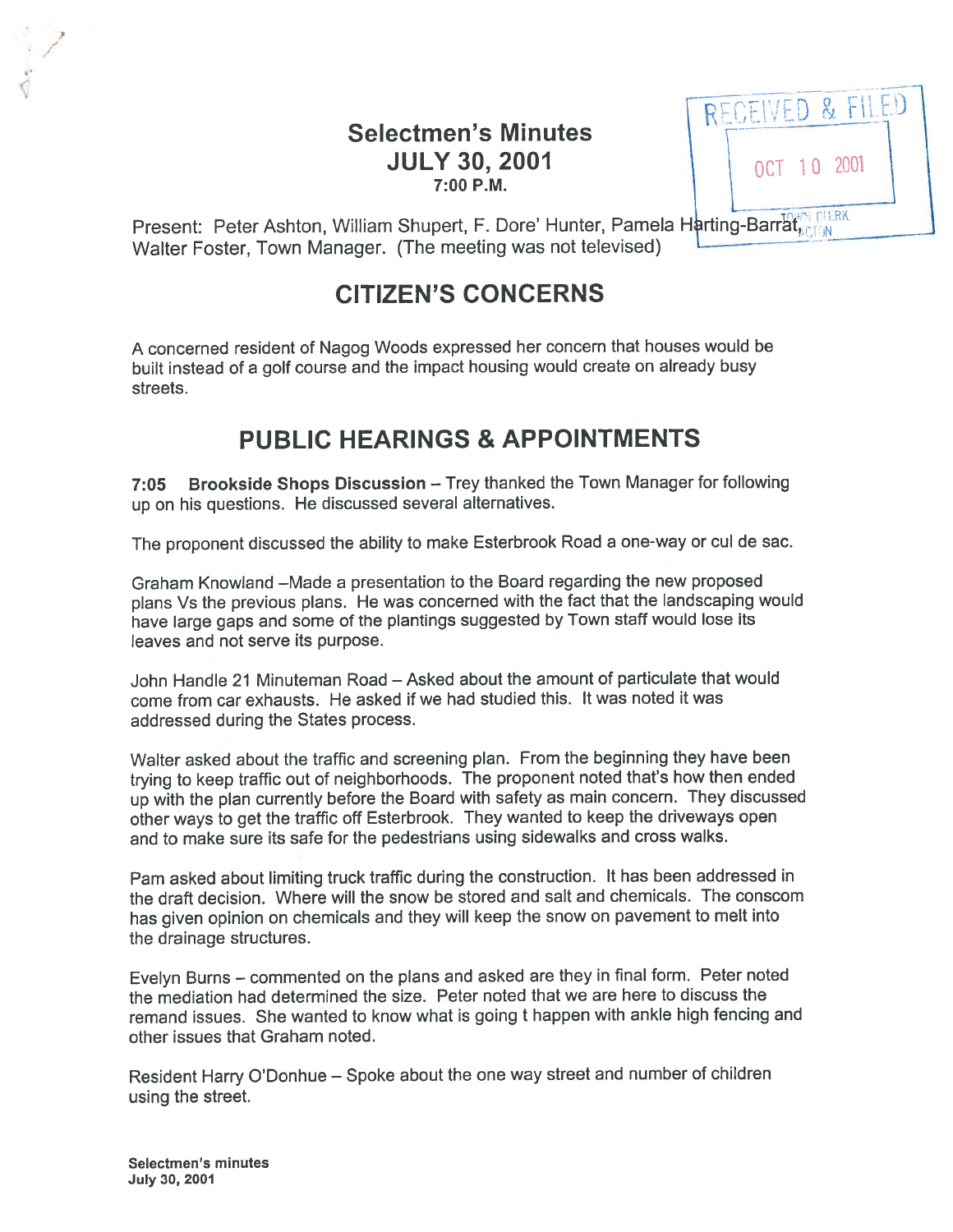Terry Lobes 74 Esterbrook – Again quoted Pam Harting-Barrant "Acton has major infrastructure Problem and it will have <sup>a</sup> large impact on all of us". Spoke about the reduction originally offered.

Bill Kingman spoke about the issues discussed tonight. He felt that the negotiated reduction would not have an affect.

Trey spoke about the landscaping and to have staff follow-up — He had issue with the loading docks.

Graham spoke about the time limit for deliveries and sidewalks on Esterbrook. He also urged the Town to install <sup>a</sup> berm.

Joseph Ricciardi, <sup>a</sup> Washington Drive resident felt it was important to consider the taking back of control of developments and developers.

TREY SHUPERT — MOVED to close this pubic hearing and to take under advisement, DORE' HUNTER — Second. UNANIMOUS VOTE.

# SELECTMEN'S BUSINESS

Town Manager's Review — Dore' spoke about Don's review and outlined the process he used to evaluate him. DORE' HUNTER — moved to approve the review. TREY SHUPERT - Second. UNANIMOUS VOTE,

DORE' HUNTER -moved to extend the expiration of his 3 year contract an additional year. PETER ASHTON- second. UNANIMOUS VOTE.

John Prendiville — spoke as <sup>a</sup> private citizen. He is interested in the development of the review. He wanted the staff, town boards, fin com, school committee and taxpayers to be able to offer suggestions and comment.

#### OTHER BUSINESS

## CONSENT AGENDA

DORE' HUNTER — Moved to approve. PAMELA HARTING-BARRAT. Second. UNANIMOUS VOTE.

PETER ASHTON — Moved to instruct the Manager to take appropriate action on the NARA fee waiver. TREY SHUPERT — Second. UNANIMOUS VOTE.

# TOWN MANAGER'S REPORT

None

₫

# EXECUTIVE SESSION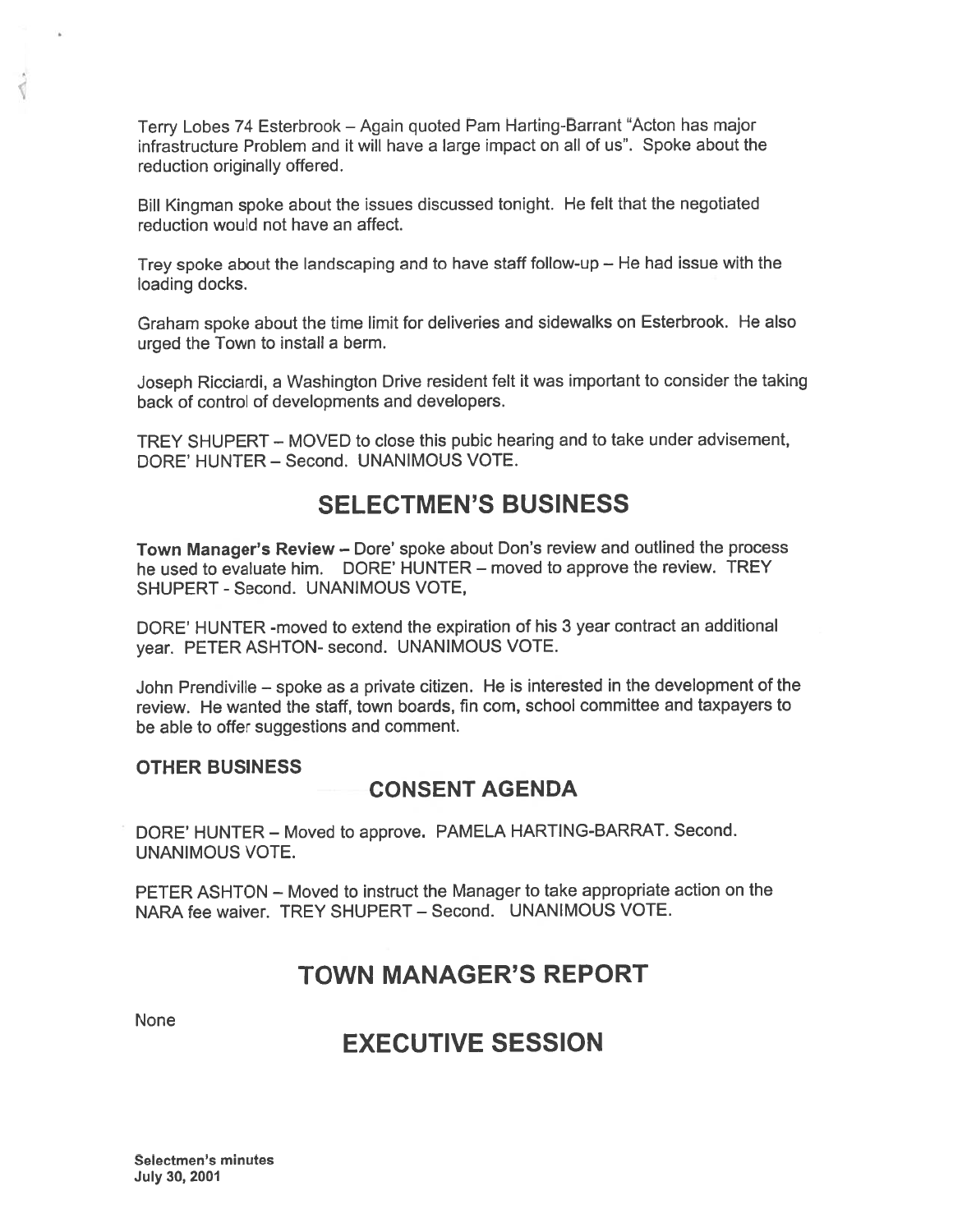Pam Harting-Barrat — Moved to go into Executive Session to discuss active public safety deployment. The Board will return to open session to adjourn. Roll Call taken by the Clerk, All Ayes.

Recording Clerk  $\frac{16}{60}$ 

.

 $\overline{\sqrt{2}}$ 

/  $\mathcal{V}$  '  $\mathcal{V}$  '  $\mathcal{V}$  $\pi$   $\mathbb{Z}$  14  $\mathbb{Z}$  14  $\mathbb{Z}$  14  $\mathbb{Z}$  14  $\mathbb{Z}$  14  $\mathbb{Z}$  14  $\mathbb{Z}$  $\blacksquare$ Christine Joy $\lozenge$ e Clerk fl

Selectmen's minutes July 30, 2001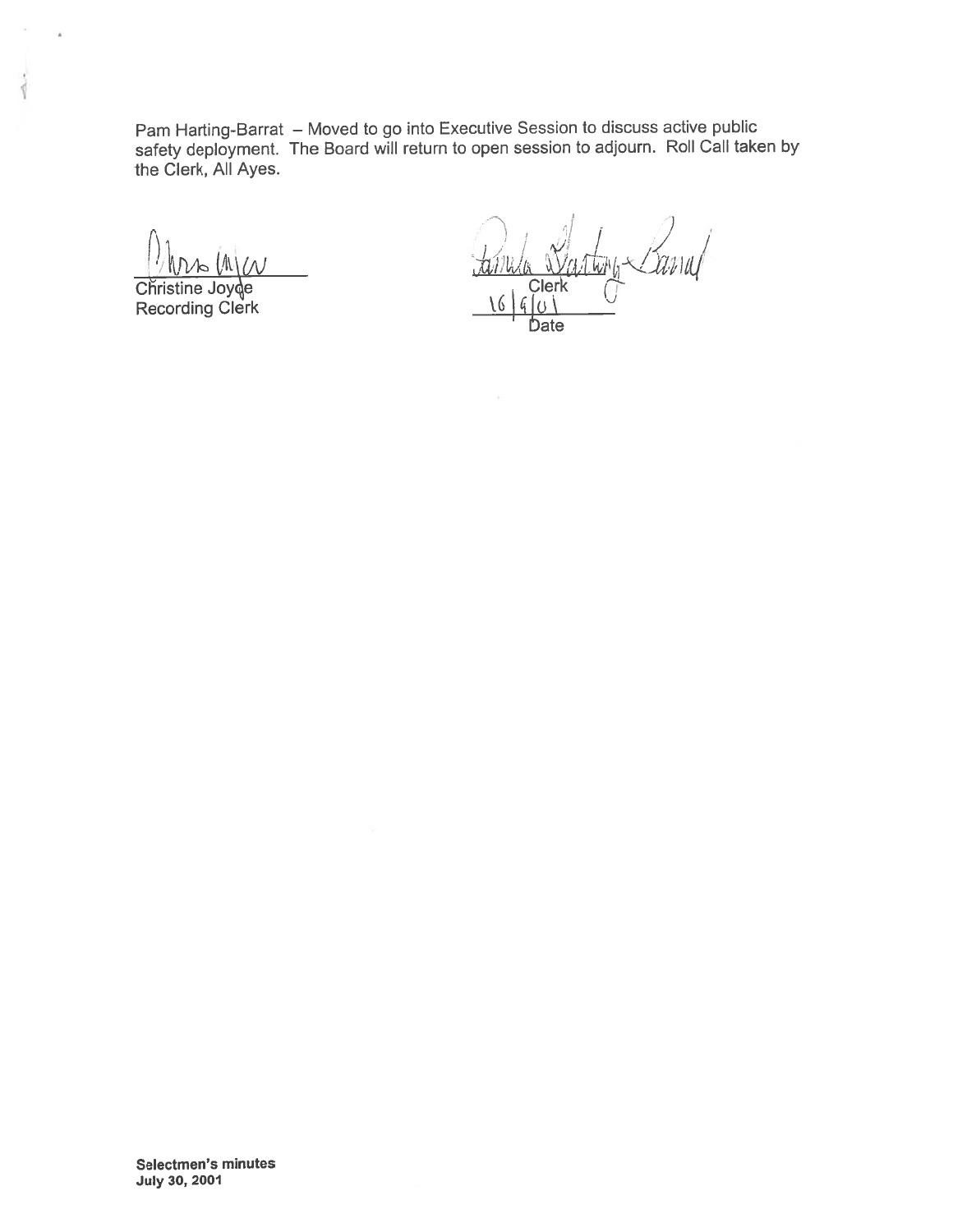July 27, 2001

TO: Board of Selectmen

FROM: Peter Ashton, Chairman

SUBJECT: Selectmen's Report

JULY 30, 2001

## I. CITIZEN'S CONCERNS

## II. PUBLIC HEARINGS & APPOINTMENTS

1. 7:05 BROOKSIDE SHOPS DISCUSSION - Site Plan # 07/26/00-372 - Enclosed please find the revised draft decision for further consideration.

## III. SELECTMEN'S BUSINESS

- 2. TOWN MANAGER'S REVIEW
- 3. OTHER BUSINESS

## IV CONSENT AGENDA

4. ACCEPT GIFT — Enclosed please find <sup>a</sup> reques<sup>t</sup> for acceptance of <sup>a</sup> Blood pressure machine from the Lion's Club to the Nursing Service for Board action.

## V. TOWN MANAGER'S REPORT

## VI EXECUTIVE SESSION

### ADDITIONAL INFORMATION

Enclosed please find additional correspondence that is strictly informational and requires no Board action.

### FUTURE AGENDAS

To facilitate scheduling for interested parties, the following items are scheduled for discussion on future agendas. This IS NOT <sup>a</sup> complete Agenda.

August 14 — Oversight Meetings with: Conservation and Health

Site plan #6/7/01378—31 Powder Mill Road

Sept. 11 - Historical Commission Oversight

Sept. 25 .- HDC Oversight

Oct. 9 — Oversight meeting with Assessors and Private Way Plowing final vote.

Oct. 23 — Oversight Meeting with Planning

GOALS 2001-2002

1. Resolution of on-going Labor Negotiations (Peter/Trey)